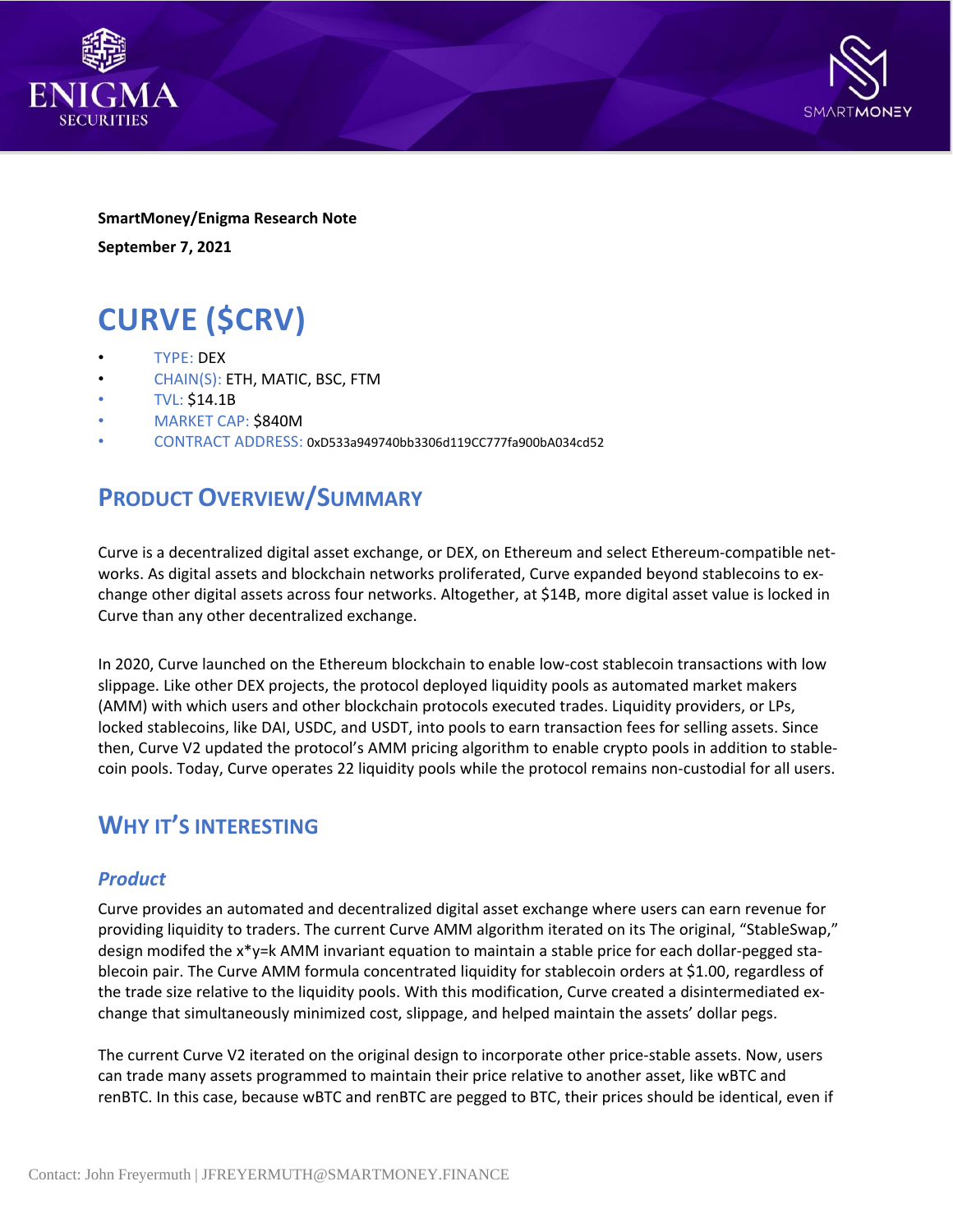*Authored by SmartMoney, Distributed in cooperation with the Makor Group*

demand for one exceeds the other. Just like its original stablecoin pools, Curve crypto pools adjust to concentrate liquidity at the pool's exchange price. Instead of spreading liquidity evenly across all potential pair prices, Curve's liquidity concentration limits price movements, cost, slippage, and helps stabilize pricestable assets.

## **TOKENOMICS**

### *Token Utility and Supply*

Curve launched the CRV governance token to establish community governance over the platform. The CRV token incentivizes governance participation by boosting LP rewards. Liquidity providers who deposit and lock CRV tokens in addition to their LP position, receive Curve's voting token, veCRV. For the last year, Curve has distributed 50% of all platform trading fees to veCRV holders as a reward for staking CRV to participate in governance.

By rewarding users to govern the protocol, Curve maintains community governance through aligned interests. Instead of a board or committee making strategic decisions, Curve depositors can vote on protocol improvement proposals. Users who profit from the platform control the platform which allows them to control their business of selling digital assets. The total supply of 3.03B CRV will be distributed over several years so participation can scale with the platform. The current final CRV distribution is planned to predominantly accrue to liquidity providers and the development team. Initial distribution was concentrated to the platform team, but total supply should favor users in the long run.

### *Value Accrual*

All transactions with Curve pools require transaction fees in basis points of the target asset. When a trader exchanges DAI for USDC, for example, Curve delivers USDC less a 0.04% USDC transaction fee. Similarly, LPs pay 0.02% to withdraw their LP to a different asset in the same pool, though Curve pools require no fees to deposit liquidity. Taking fees for trades only helps Curve sustain its position as the low-cost solution to provide digital asset liquidity.

| <b>Average Daily APY per Curve Pool</b> |  |  |  |  |  |
|-----------------------------------------|--|--|--|--|--|
|-----------------------------------------|--|--|--|--|--|

| Period   | compound |         | busd            | susdv2 | pax     | ren     | sbtc    | hbtc    | 3pool   |
|----------|----------|---------|-----------------|--------|---------|---------|---------|---------|---------|
| 30 Days  | $3.0\%$  | $1.4\%$ | $1.6\%$         | $.1\%$ | 0.2%    | 0.2%    | 0.2%    | 0.1%    | 0.5%    |
| 90 Days  | 2.4%     | 1.9%    | $^{\prime}$ .8% | $.4\%$ | 0.3%    | 0.3%    | 0.4%    | $0.1\%$ | 0.5%    |
| 180 Days | 4.1%     | 5.2%    | 5.5%            | $5\%$  | $0.8\%$ | 0.4%    | $0.4\%$ | $0.3\%$ | $0.9\%$ |
| 365 Days | $3.9\%$  | 4.8%    | 4.9%            | $.6\%$ | $0.8\%$ | $0.4\%$ | $0.4\%$ | 0.3%    | 0.9%    |

Curve: https://curve.fi/dailystats

Average daily yields show the premium paid to LPs that provide liquidity to lending pools on Curve. Compound pools, for example, earn Curve exchange fees and Compound interest revenue because Compound uses the pool to lend assets to its users. The y pool similarly allows Yearn Finance to lend directly from the Curve pool. On the other hand, the 3 pool and all wrapped BTC pools represent price stable pools without lending. With tight spreads, these pools offer LPs the base Curve yield.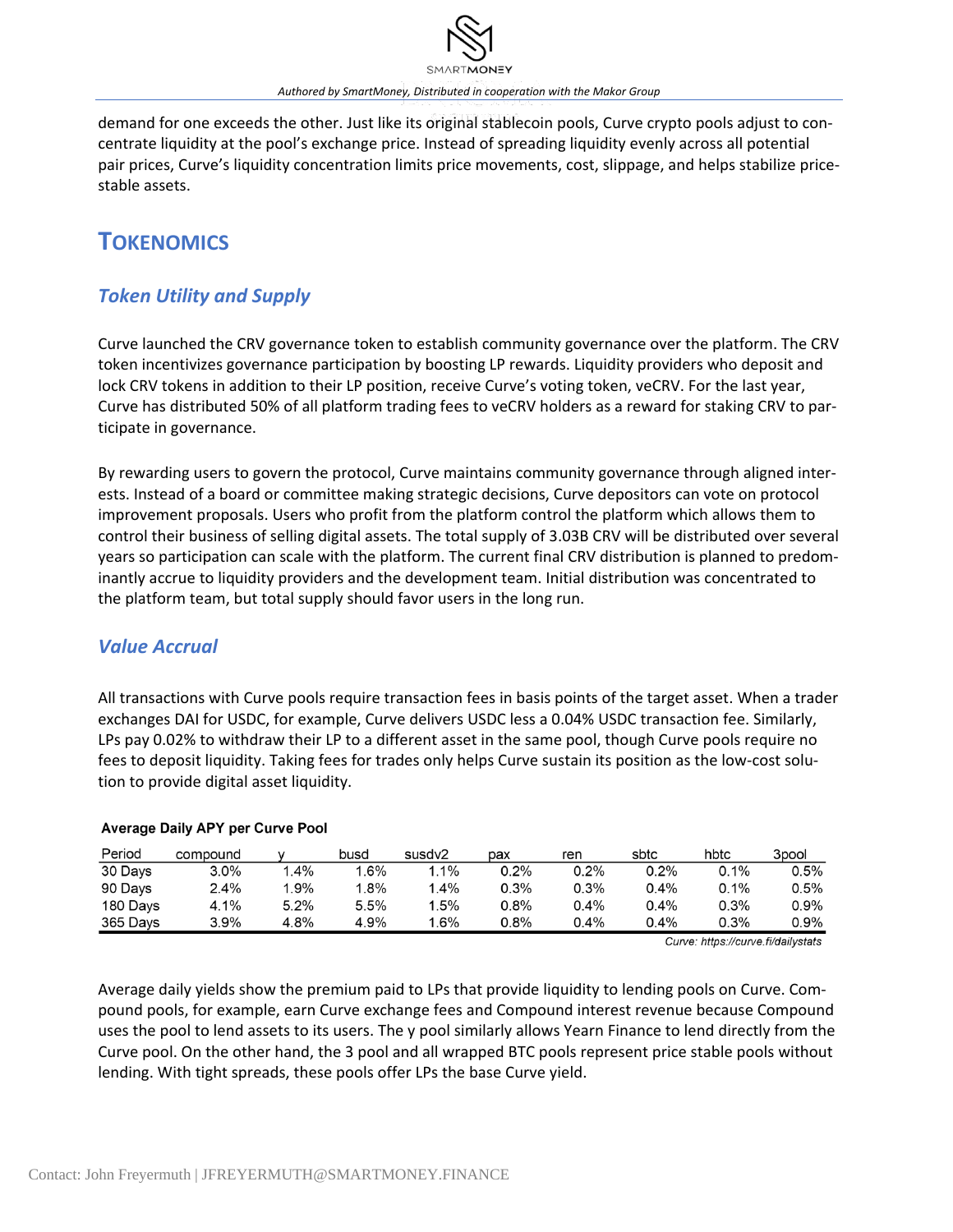### *Valuation*

The CRV token can be valued on a relative basis with two key multiples: Price-to-sales, P/E, and Total Value Locked-to-Market Capitalization, TVL/MC. First, P/S is commonly used to compare valuations of DEX and other native tokens that generate transaction fees for users, stakers, or holders. As P/S grows, a token's price may include value beyond the platform's current revenue. Second, TVL/MC shows total deposit value relative to the value of the token supply.

As of 9/6/21, Curve's average annualized fee revenue reached \$46MM from \$89B annualized transaction volume. These fees incorporate volume that rapidly declined in May and June 2021, but recovered by July 2021. Curve monthly volume in August 2021 was down -27% relative to April 2021.

#### **Curve Fee Revenue**

|                              |      | (USD, MM) |
|------------------------------|------|-----------|
| Annualized Volume            |      | 88,993    |
| <b>Annualized Total Fees</b> |      | 46        |
| Fees to LPs                  | 0.5% | 0.229     |
| Fees to veCRV                | 0.5% | 0.229     |

*Curve: https://curve.fi/dailystats*

#### **Adjusted Curve Valuation**

|       |        |        | (USD, MM)  |        |               |        |
|-------|--------|--------|------------|--------|---------------|--------|
|       | Token  | Market | Total Ann. |        |               |        |
|       | Price  | Cap    | Revenue    | TVL    | <b>TVL/MC</b> | P/S    |
| Curve | \$2.48 | 8.130  | 46         | 14.090 | 1.7x          | 177.7x |

Comparative analysis below shows Curve P/S that only includes fees to CRV holders. Our analysis includes all fees earned because Curve splits transaction fees among LPs and veCRV holders, with none directly allocated to the protocol.

### **COMPETITIVE LANDSCAPE**

As noted in our SushiSwap note, competition is strong among DEX applications. SushiSwap's founding story exemplifies the commodification of AMM exchanges. Additionally, Uniswap's current lead in transaction volume, without liquidity rewards, shows a brand's strength over marginally higher returns. A competition to be the most liquid exchange at the lowest cost provides no clear edge for any competitor. Despite its wide TVL lead, Curve's limited asset offerings limit transaction volume. Other exchanges, like Uniswap and SushiSwap, offer thousands of assets for trading. Curve's price-stable specialization may be a notable exception.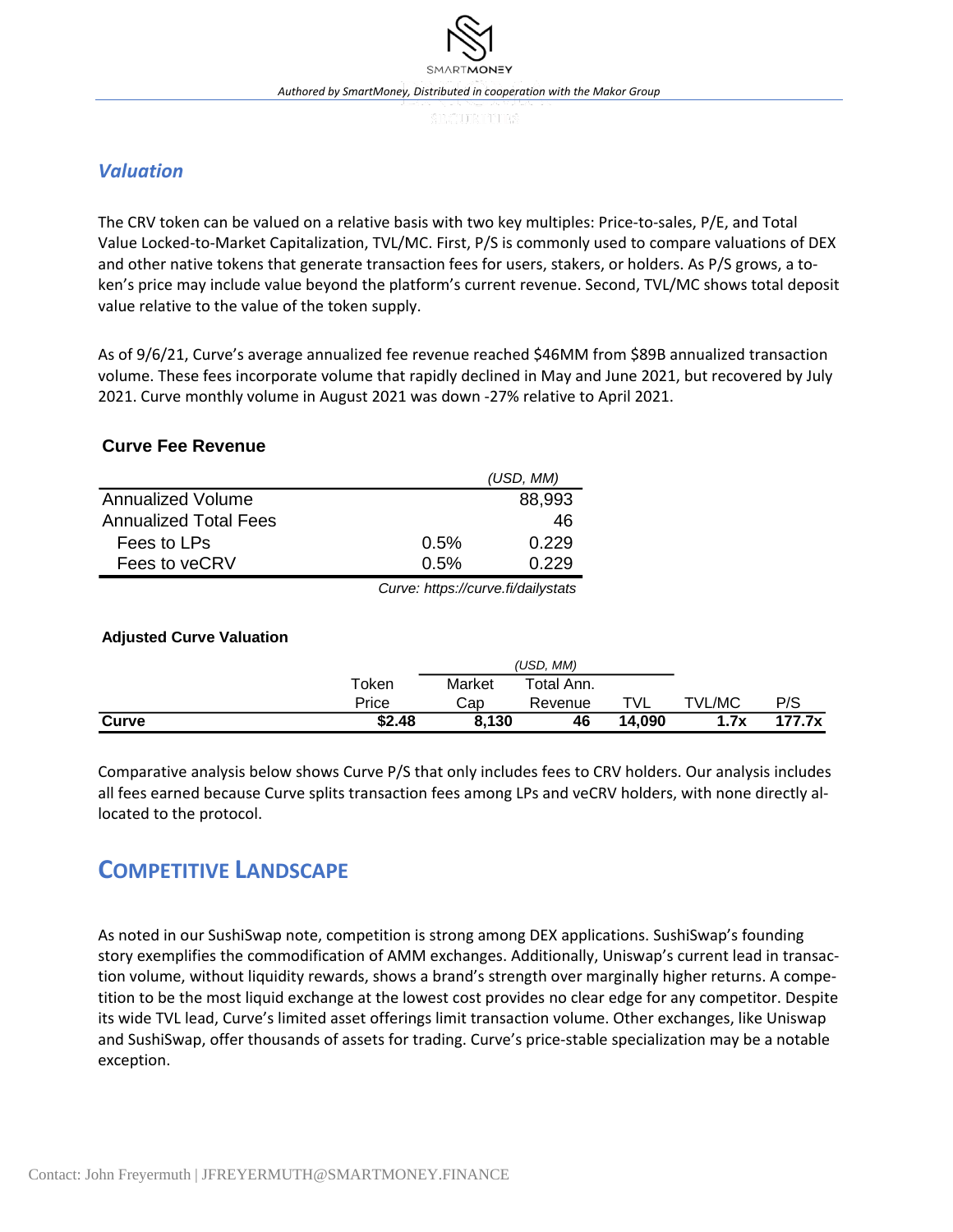|                 |         |        | (USD, MM)  |        |               |        |
|-----------------|---------|--------|------------|--------|---------------|--------|
|                 | Token   | Market | Annualized |        |               |        |
|                 | Price   | Cap    | Revenue    | TVL    | <b>TVL/MC</b> | P/S    |
| Curve           | \$2.48  | 8,130  | 26         | 14,090 | 1.7x          | 309.9x |
| PancakeSwap     | \$24.50 | 5,410  | 732        | 6,000  | 1.1x          | 7.4x   |
| Uniswap         | \$29.01 | 2,905  | 1,360      | 5,290  | 1.8x          | 21.3x  |
| SushiSwap       | \$13.68 | 2,610  | 374        | 4,770  | 1.8x          | 9.1x   |
| <b>Balancer</b> | \$32.78 | 350    | 52         | 3,480  | 9.9x          | 62.1x  |

#### Top 5 Decentralized Exchanges by Total Value Locked

Token Terminal: https://www.tokenterminal.com/terminal/markets/exchange

Curve attracts and retains liquidity, also known as total value locked, or TVL, with key unique features among similar venues. First, LPs can earn more CRV liquidity rewards the longer they lock their CRV tokens for veCRV. Also, they can earn interest on their deposits that Compound's lending protocol uses to make loans. Second, Curve's price-stable focus mitigates impermanent loss risk. Third, LPs have more revenue opportunities on Curve than similar exchanges.

### **RECOMMENDATIONS**

Through the end of 2021, Curve volume and fees should increase across all networks. In August 2021, the Avalance Layer-1 blockchain announced an incentive program to attract liquidity to both Curve and Aave. The two DeFi applications could benefit from exponential growth Avalanche has sustained over the last month.

Curve token value is maximized by LPs that stake CRV for four years to boost transaction fees. The LP with maximum boost earns 100% of their share of the pool's fees. In this case, an adjusted P/S that incorporates all platform revenues is the appropriate valuation multiple. Users that do not provide liquidity can also earn Curve fees by buying and staking CRV for the four-year maximum. The standard P/S would apply for CRV-only stakers, as they would forego any LP fees.

Though CRV is valued high, in either case, relative to its DEX peers, CRV demand should grow as the protocol expands beyond Ethereum. Curve became a key DeFi tool because no other protocol executes more efficient stablecoin swaps. Until this status is challenged, CRV will continue to command high multiples.

#### **DISCLAIMER**

This document has been prepared by Smart Money Financial Services, Inc. in cooperation with members of the Makor Group ("Makor" or the "Makor Group") including Makor Securities London Limited, Oscar Gruss & Son, Inc. and Enigma Securities Limited. This document is intended for institutional investors and is not subject to all the independence and disclosure standards applicable to research reports prepared for retail investors. This information represents neither an offer to buy or sell any security or cryptocurrency nor, because it does not take into account the differing needs of individual clients, investment advice. Trading cryptocurrency and related instruments carries a high level of risk and may not be suitable for all investors. Those seeking investment advice specific to their financial profiles and goals should contact their Makor Group representative. Makor believes this information to be reliable, but no representation is made as to accuracy or completeness. This information does not analyze every material fact concerning a company,